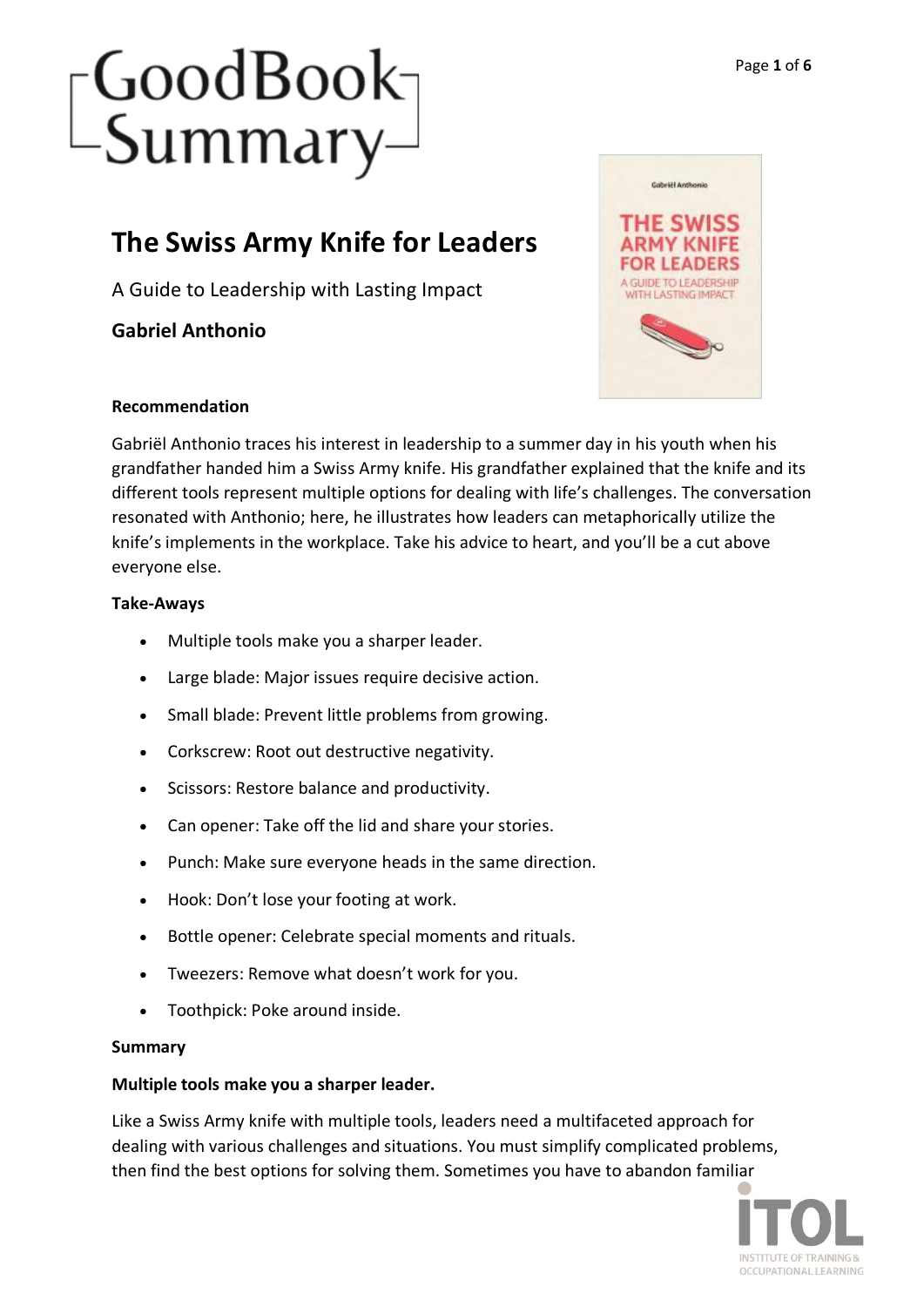## GoodBook-<br>-Summary–

behaviours and strategies that aren't working. Leadership also means regaining your feet after you've fallen.

*"Leadership, in a nutshell, is about consciously exercising influence; on yourself, on those near and dear to you, on your environment."*

Think of a Swiss Army knife, and you'll recognise the varied options it offers for working on different issues. Influential leadership doesn't always require grand gestures or seismic shifts. You can be an effective leader regardless of your situation or position. Don't wait for an emergency to work on yourself. Any time is a good time to improve your leadership skills.

### **Large blade: Major issues require decisive action.**

Using the large blade to address big issues that can't wait requires courage and conviction. Handling a serious situation that may affect many people calls for decisive action. No leader's decision to use the large blade is casual. But significant change doesn't occur in a vacuum; you need cooperation and follow-through from others. Don't allow emotions to rule your behaviour you may be tempted to take drastic measures because a situation is uncomfortable, but rushing into a major decision may make you responsible for harmful consequences. Initiate change without intentionally hurting anyone. Those affected should understand the seriousness of the problem and your strategy for fixing it. Create a culture of honesty and inclusiveness, not intimidation.

## *"Leadership with impact is about daring to be decisive and vulnerable at the same time. Collaboration is inextricably linked to this."*

Assess the results of your initiative with everyone involved. Did you meet your objectives? Does your approach require tweaking? Can you halt certain actions and continue others? Evaluate your strategy to make your decision sustainable. Major changes typically trigger stressful thoughts and emotions – particularly your own. Staying aware of your internal processes can help guide your approach.

### **Small blade: Prevent little problems from growing.**

Use this option for less pressing matters that nevertheless require attention. Always act before a minor problem becomes a major complication. Sound leaders recognize that sometimes less radical action can prove sufficient. Acting prematurely or too forcefully can cause permanent damage. The small blade requires a specific point of action. Identify your problem and do the minimum required to fix it – no more or less. Don't let those who believe the small blade is insufficient dissuade you. Leadership often means balancing doing more than necessary versus not enough.

*"Leaders guard the future, but in the meantime, it is important to keep an eye on the road that leads to it."*

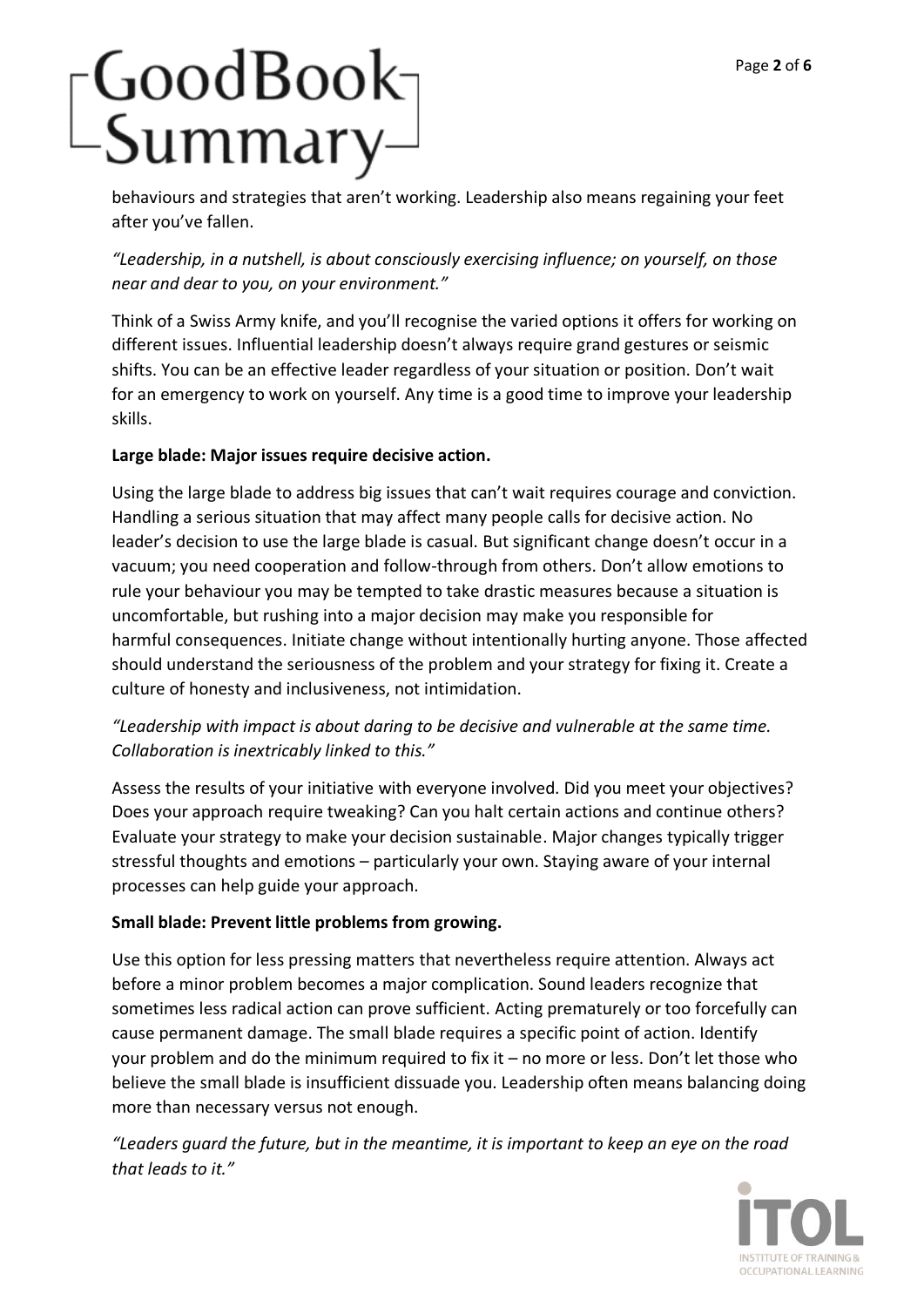When author Gabriel Anthonio served as the director of a juvenile detention center, he once got a call about a distraught visitor at the front gate. A woman had brought a treat – pickled herring – for her son, but the centre prohibited glass containers. The guards would not admit her. Realising that he couldn't suddenly change the rules, Anthonio brought the woman to his office to discuss the problem. A trainee proposed repacking the fish using plastic kitchen trays. Roughly 30 minutes later, the woman cleared security. Afterward, security managers reassessed their guidelines and became more lenient, satisfying both visitors and staff. Aware leaders treat everyone with respect. They recognise individual uniqueness and never humiliate anyone. Your actions have greater impact when you regard yourself as a fellow human being instead of as a title or a role.

### **Corkscrew: Root out destructive negativity.**

Sometimes you need to dig a little deeper to uncover a problem such as negativity, which drains energy, threatens security, jeopardises relationships, and stifles growth and development. Effective leaders use the corkscrew to create an opening and relieve pent-up pressure and frustration. For example, you may have a team that's struggling with collaboration. A strained atmosphere, subpar performances and excessive gossip may indicate a general malaise no one is willing to discuss. People prove reluctant to talk about what's troubling them or to criticise others. Timing is everything. Handle sensitive topics outside the workplace. Discussing uncomfortable matters is difficult. Don't bring up everything at once. Let the flow of the conversation direct you.

## *"Leadership focuses not only on thoughts or emotions spoken out loud, but also on those underneath the surface."*

Author Gabriël Anthonio used his corkscrew to investigate a problem at a youth care facility he managed. He discovered that an extramarital relationship between the supervisor and an employee was causing staff dysfunction in a residential ward. Tensions worsened when the two people scheduled holidays together. While keeping his feelings to himself, Anthonio said the team needed a professional coach. He relieved the pressure when he gave voice to the underlying problem. The centre reprimanded the two employees and transferred them out of the department.

### **Scissors: Restore balance and productivity.**

Whatever you cut with scissors cannot be put together again, so be careful. Using this tool properly allows you to move things around strategically and achieve your objectives. Employees often complain about unbalanced workloads and responsibilities. This may affect how people work together, and it could create tension. Some employees may resist change, yet periodic restructuring – or acting quickly when you sense unhappy rumblings – can benefit your teams and individual staff members.

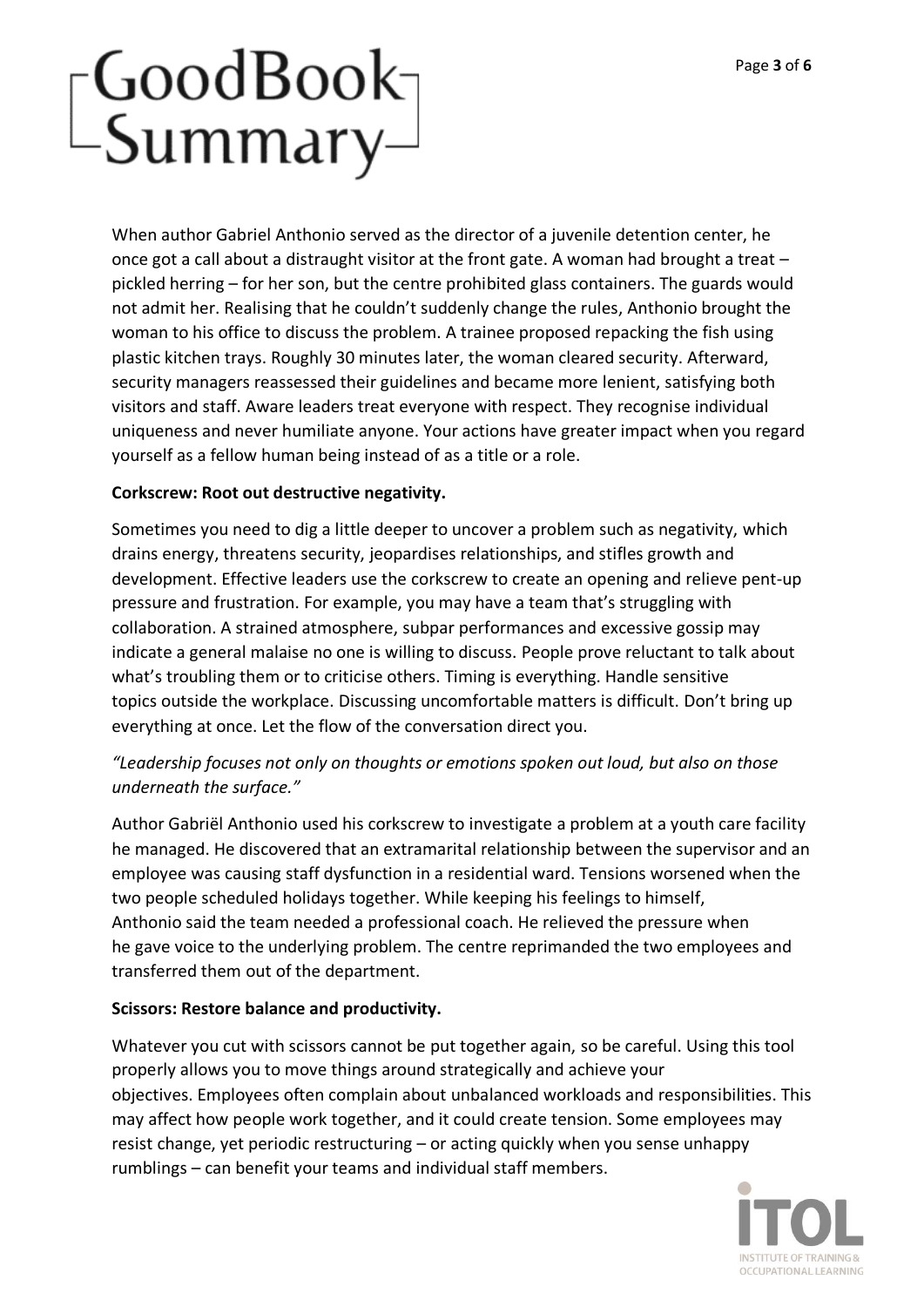*"Leadership knows how to stimulate people but makes sure not to cause overheated competition."*

Some employees prefer a heavy workload; others do not. Invite employee participation and discussion. Normally, everyone agrees on a fair distribution of responsibilities, but if not, don't start cutting. Everyone must understand and accept the basic tenets of labour division. Organizations dictate needs, and leaders form productive, balanced teams, while reassigning workers who don't meet expectations. Take your employees' personal interests into account when dividing work. Some may want to expand their skills in certain areas; others may not like specific tasks. Family situations also play a role. Work around personal preferences and circumstances so you position your employees to develop and succeed.

## **Can opener: Take off the lid and share your stories.**

Leaders who offer their employees a diet rich in personal stories motivate and inspire their workforce. If you tell effective stories, you will enable your employees to relate to your experiences, thus creating common ground. Leaders usually have personal goals, such as establishing a collaborative culture or offering attractive products and services. Employees may not find those goals exciting. Your stories can be an invaluable aid in motivating and directing your workforce.

### *"Invite others to tell their stories too. You'll get to know each other better and this will improve collaboration."*

People like hearing stories of success and struggle. Write about your most memorable life experiences – professional and personal – and share them. Self-examination requires a vulnerability that may pry open your insecurities, but that adds to your authenticity and strengthens your impact. Use your can opener judiciously. People tire of the same messages. Storytelling should be instructive, not egocentric. Encourage others to share their experiences, as well.

### **Punch: Make sure everyone heads in the same direction.**

The punch creates a notch in a piece of wood, making it easier to insert a screw. In business, the punch indicates an entry point for your initiatives. Good leaders provide direction as well as inspiration. Use this tool to sharpen your focus and determine what direction to take.

*"Make sure your personal goals remain connected to those of the organization. If they go too far apart, the joint focus disappears and collaboration will become increasingly difficult."*

Creating an action plan at the start of the year or for special projects requires specific directives. Consider simplifying the document with succinct bullet points that summarise the company's or project's goals. Your job as a leader is to determine which goals

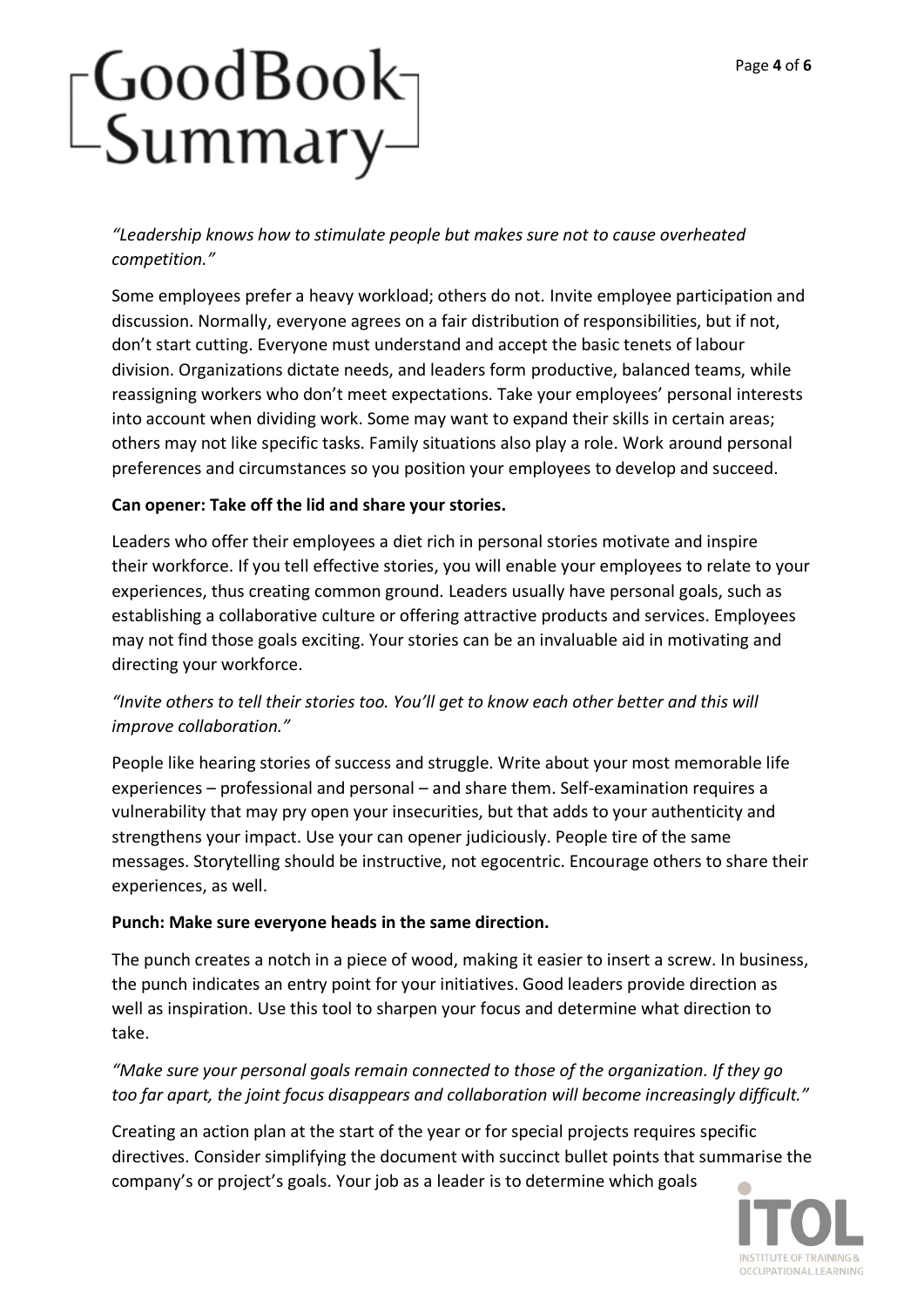work and what needs to happen next. Use the punch tool to clarify your situation. Leaders must know where they want to go and how to get there.

## **Hook: Don't lose your footing at work.**

After a walk, the author's grandfather used the hook on his Swiss Army knife to scrape caked-on mud and dirt off the bottom of his hiking shoes. People normally don't have to think about walking and moving forward. When you're climbing, not stopping regularly to check the grip on your shoes – even if it feels awkward to pause briefly – means you could slide or stumble. Some leaders never look at their soles. They are too busy slaving away, believing that hard work sets a good example. But employees feel an obligation to work during off-hours if their bosses do. This can harm your health and theirs and damage employee-manager relationships.

## *"Your walking boots – the way you act – are seen and evaluated by those in your environment each and every day."*

Many leaders never stop moving. They run into people in the hallway and immediately start discussing business. You can't use the hook correctly unless you're willing to stop, sit down and determine what's blocking your effectiveness. Is your calendar overflowing? Clean your shoes.

### **Bottle opener: Celebrate special moments and rituals.**

When the author turned 18, his grandfather pried open a beer and offered it to him. Good leaders understand the impact of rituals and traditions. Recognising employees publicly validates their hard work and accomplishments. Rituals demonstrate appreciation, enhance relationships and make work more meaningful. Bottle openers aren't only for noteworthy moments; why not celebrate the completion of the workweek?

## *"Good leaders are thoughtful. Does this not come naturally to you? All the more reason to pay attention to it."*

Don't use this implement impulsively. Plan for the moment. Know what you're going to say. Leaders have wasted opportunities for bonding by not using the right vocabulary in carrying out a ritual, such as presenting an employee with flowers. Honour the rituals that people value, and don't cut corners economically. For example, suddenly discontinuing Christmas bonuses or failing to acknowledge birthdays and employment anniversaries can cause emotional damage. Rituals build good will.

### **Tweezers: Remove what doesn't work for you.**

Use the tweezers to remove hindrances to your performance. Reassess your to-do list. Remove items that are no longer a priority or reschedule meetings that interfere with